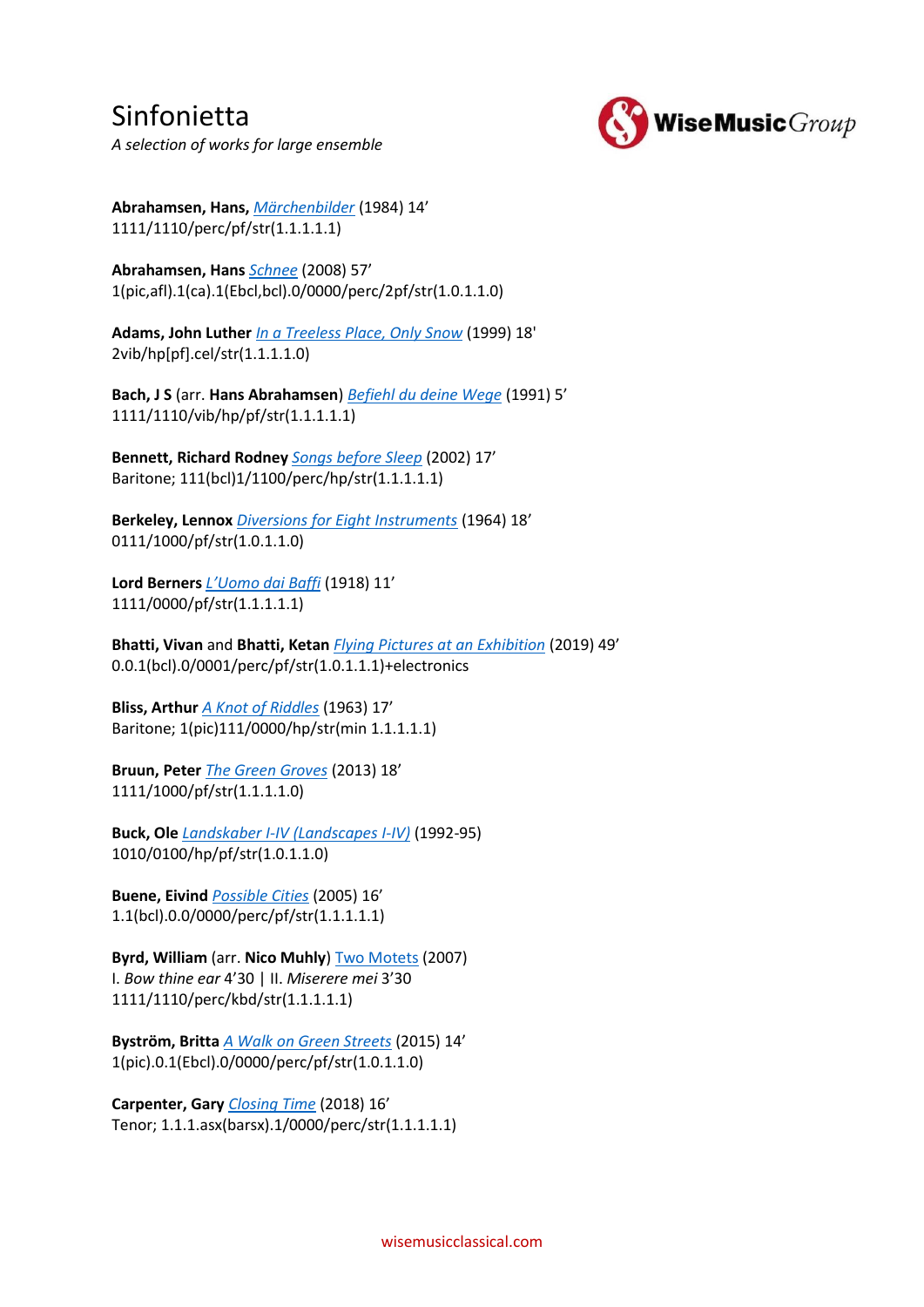

*A selection of works for large ensemble*

**Carter, Elliott** [Three Poems of Robert Frost](https://www.wisemusicclassical.com/work/26726/Three-Poems-of-Robert-Frost--Elliott-Carter/) (1975) 6' Medium voice, 1121/0000/pf/gtr/str(1.1.1.1.1)

**Casablancas, Benet** *[Dance, Song and Celebration](https://www.wisemusicclassical.com/work/47957/Dance-Song-and-Celebration--Benet-Casablancas/)* (2012) 11' 1(pic)1.1.1/0000/pf/str(1.1.1.1.1)

**Casella, Alfredo** *[Pupazzetti](https://www.wisemusicclassical.com/work/10244/Pupazzetti--Alfredo-Casella/)* (1915) 7' 1111/0000/pf/str(1.1.1.1.0)

**Cashian, Philip** [Chamber Concerto](https://www.wisemusicclassical.com/work/58461/Chamber-Concerto--Philip-Cashian/) (1995) 17' 1(pic,afl).1.1(Ebcl)+bcl(Clarinet in A).1/1100/2perc/hp.pf/str(1.1.1.1.1)

**Corigliano, John** *[Mr Tambourine Man: Seven Poems of Bob Dylan](https://www.wisemusicclassical.com/work/45011/Mr-Tambourine-Man-Seven-Poems-of-Bob-Dylan-for-soprano-and-chamber-ensemble--John-Corigliano/)* (2003) 37' Soprano; fl(pic).cl(Ebcl)/perc/pf/vn.vc

**Cowell, Henry** *[Polyphonica for 12 instruments](https://www.wisemusicclassical.com/work/27028/Polyphonica-for-12-instruments-or-chamber-orchestra--Henry-Cowell/)* (1930) 4' 1111/1100/str(1.1.1.1.1)

**Davis, Anthony** *[Litany of Sins](https://www.wisemusicclassical.com/work/27239/Litany-of-Sins--Anthony-Davis/)* (1991) 30' 1111/1000/hp/str(1.1.1.1.1)

**Debussy, Claude** (arr. **Marlijn Helder**) *[La Mer](https://www.wisemusicclassical.com/work/58246/La-Mer--Claude-Debussy/)* (1905/2016) 20' 1(pic).1(ca).1.1/1100/perc/hp/str(min. 1.1.1.1.1)

**Dennehy, Donnacha** *[Canons and Overtones](https://www.wisemusicclassical.com/work/57650/Canons-and-Overtones--Donnacha-Dennehy/)* (2017) 11' 1(pic)2.0.0/0010/perc(cel)/pf/str(1.1.1.1.1)

**Dessner, Bryce** *[People Variations](https://www.wisemusicclassical.com/work/59308/People-Variations--Bryce-Dessner/)* (2018) 14' 1010/1100/str(1.0.1.1.0)

**Dowland, John** (arr. **Nico Muhly**) *[Time Stands Still](https://www.wisemusicclassical.com/work/59189/Time-Stands-Still--John-Dowland/)* (2018) 4' Countertenor; bcl/hp.pf(cel)/str(min 1.1.1.1.1)

**Du Yun** *[by… of, Lethean](http://www.wisemusicclassical.com/composer/work/60586)* (2007) 13' 1010/0000/perc/zheng/str(1.0.1.1.1)

**Eichberg, Søren Nils** *[Night Machine](https://www.wisemusicclassical.com/work/46870/Night-Machine--S%C3%B8ren-Nils-Eichberg/)* (2006) 13' 1.0.1.barsx[bcl/bn].0/0000/perc/pf/str(1.1.1.1.0)

**Frankel, Benjamin** *[Bagatelles 'Cinque Pezzi Notturni'](https://www.wisemusicclassical.com/work/11037/Bagatelles-Cinque-Pezzi-Notturni--Benjamin-Frankel/)* (1959) 11' 1111/1000/hp/str(1.1.1.1.1)

**Frances-Hoad, Cheryl** *[Katharsis](https://www.wisemusicclassical.com/work/58038/Katharsis--Cheryl-Frances-Hoad/)* (2013) 25' Cello; 1111/1000/str(1.1.1.1.1)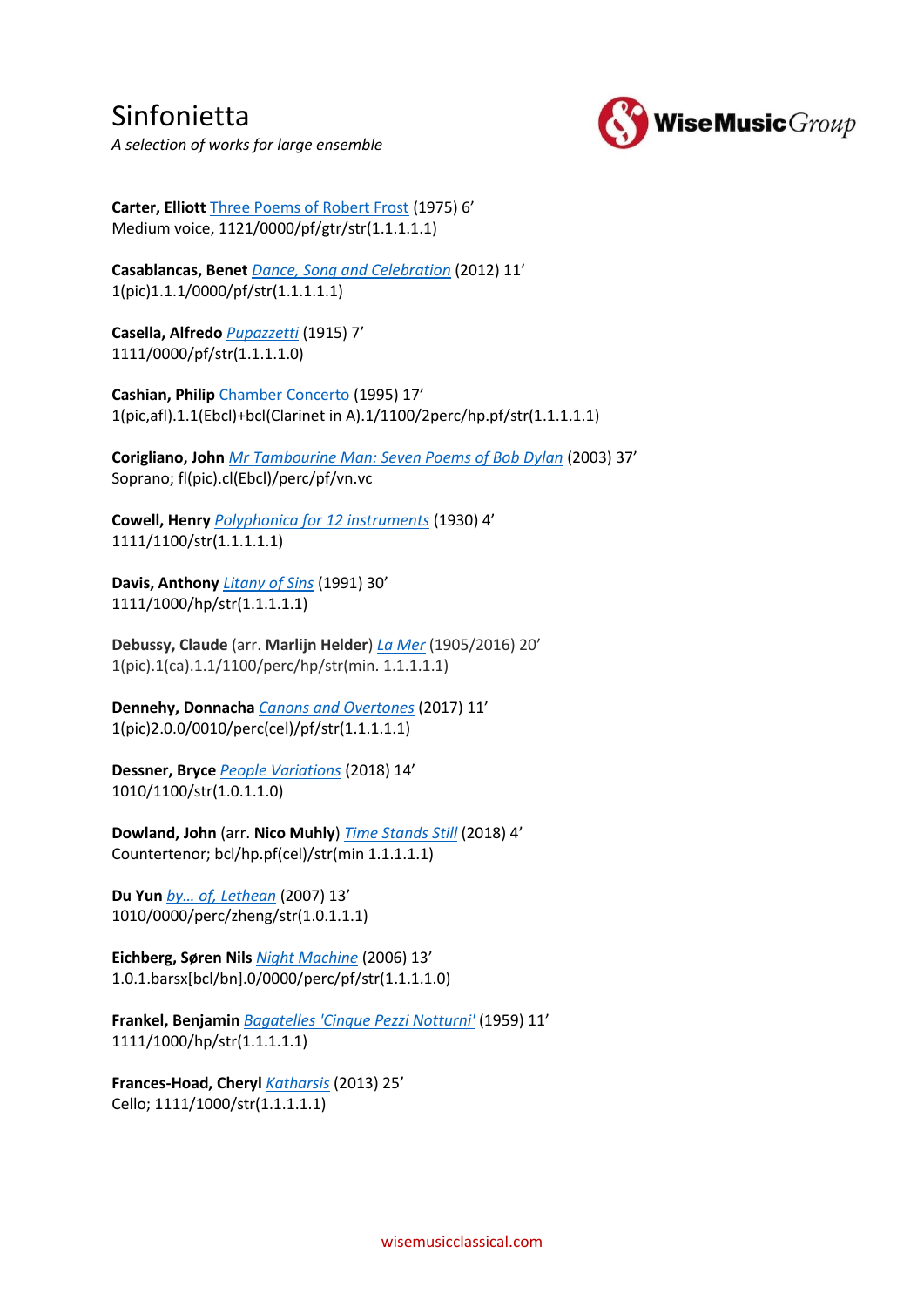

*A selection of works for large ensemble*

**Górecki, Henryk Mikolaj** [Concerto, Op.11](https://www.wisemusicclassical.com/work/7923/Concerto--Henryk-Mikolaj-G%C3%B3recki/) (1957) 11' 1010/0100/xyl/man/str(1.1.1.1.0)

**Greco, José Luis** *[Off with its Head!](https://www.wisemusicclassical.com/work/56196/Off-with-its-Head--Jos%C3%A9-Luis-Greco/)* (2002) 12' 1.1.0+bcl.0/0000/perc/hpd/str(2.0.1.1.1)

**Gregson, Edward** *[Aztec Dances](https://www.wisemusicclassical.com/work/48354/Aztec-Dances-concerto-for-flute-and-ensemble--Edward-Gregson/)* (2010) 17' Flute; 1(pic).1.1(bcl).1(cbn)/1110/perc/pf/str(1.1.1.1.1)

**Grime, Helen** *[A Cold Spring](https://www.wisemusicclassical.com/work/45221/A-Cold-Spring--Helen-Grime/)* (2009) 10' 0.0+ca.2.1/1000/hp/str(1.0.1.1.1)

**Gudmundsen-Holmgreen, Pelle** *[Play](https://www.wisemusicclassical.com/work/44980/Play--Pelle-Gudmundsen-Holmgreen/)* (2010) 10' 0+bfl.0.0+bcl.0+cbn/1010/2perc/hp.gtr/str(1.1.1.1.1)

**Harbison, John** *[Mirabai Songs](https://www.wisemusicclassical.com/work/24207/Mirabai-Songs--John-Harbison/)* (1982) 18' 0+afl.0.0+bcl.0/0000/perc/hp/str(1.0.1.1.1)

**Henze, Hans Werner** *[L'heure bleue](https://www.wisemusicclassical.com/work/13075/Lheure-bleue--Hans-Werner-Henze/)* (2001) 10' 1+afl.obda+ca.1+bcl.1/hn.euph/perc/hp.pf/str(1.0.1.1.1)

**Holmboe, Vagn** *[Prelude to the Calm Sea](https://www.wisemusicclassical.com/work/21539/Prelude-to-the-Calm-Sea--Vagn-Holmboe/)* (1991) 10' 1111/2100/2perc/cel/str(1.1.1.1.1)

**Holmboe, Vagn** *[Prelude to the Pollution of Nature](https://www.wisemusicclassical.com/work/21537/Prelude-to-the-Pollution-of-Nature--Vagn-Holmboe/)* (1989) 9' 1111/2100/2perc(timp)/str(1.1.1.1.1)

**Holt, Simon** *[Kites](https://www.wisemusicclassical.com/work/13134/Kites--Simon-Holt/)* (1983) 15' 1(pic)1(ca)11/1000/str(1.1.1.1.1)

**Husa, Karel** *[Cayuga Lake \(Memories\)](https://www.wisemusicclassical.com/work/29160/Cayuga-Lake-Memories--Karel-Husa/)* (1992) 21' 1111/1111/perc/pf/str (1.1.1.1.0)

**Joubert, John** *[Octet](https://www.wisemusicclassical.com/work/8613/Octet--John-Joubert/)* (1961) 22' 0011/1000/str(1.1.1.1.1)

**Jolas, Betsy** *[Wanderlied](https://www.wisemusicclassical.com/work/50886/Wanderlied--Betsy-Jolas/)* (2003) 12' Cello; 0+afl.ca.1+bcl.1/1110/perc/pf/str(1.1.1.1.1)

**Kernis, Aaron Jay** *[Invisible Mosaic II](https://www.wisemusicclassical.com/work/29537/Invisible-Mosaic-II--Aaron-Jay-Kernis/)* (1988) 16' 1(pic).1.1(bcl).1/1111/2perc/hp.pf(cel)/str(1.1.1.1.1)

**Kernis, Aaron Jay** *[Simple Songs](https://www.wisemusicclassical.com/work/34951/Simple-Songs-soprano-and-ensemble--Aaron-Jay-Kernis/)* (1991) 20' Soprano; 1(pic).1.0.0/1000/perc/hp/str(1.1.1.1.1)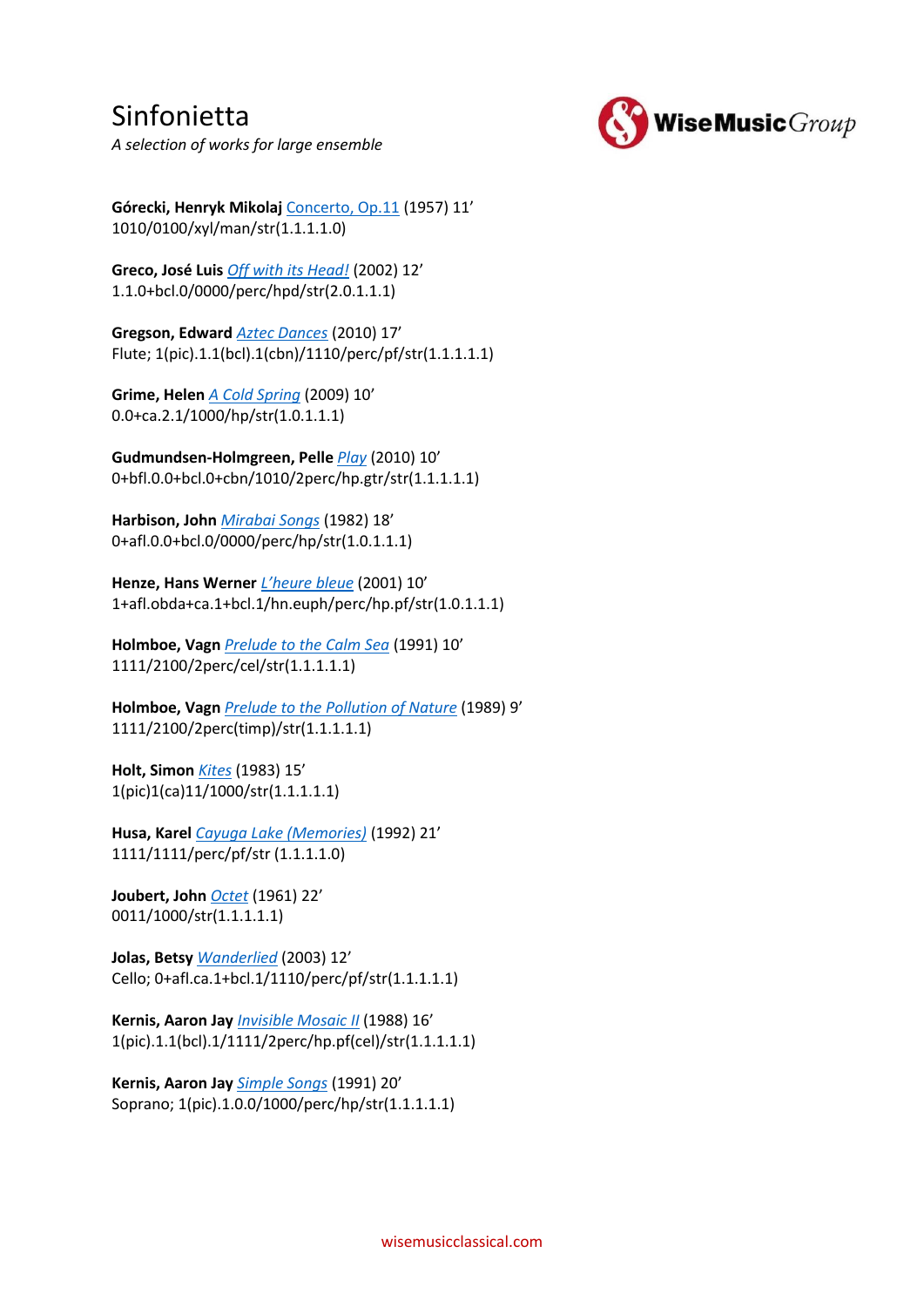Sinfonietta *A selection of works for large ensemble*



**Kirchner, Leon** *[Music for Twelve](https://www.wisemusicclassical.com/work/29655/Music-for-Twelve--Leon-Kirchner/)* (1985) 10' 1111/1110/pf/str(1.0.1.1.1)

**Koppel, Anders** *[Concertino for kammerensemble](https://www.wisemusicclassical.com/work/22235/Concertino-for-kammerensemble--Anders-Koppel/)* (1999) 15' 1111/1000/perc/str(1.1.1.1.1)

**Lazkano, Ramon** *[Egan-4 \(from the Cycle 'Chalk Laboratory'\)](https://www.wisemusicclassical.com/work/58710/Egan-4-from-the-Cycle-Chalk-Laboratory--Ramon-Lazkano/)* (2011) 15' 0+bfl.0.0+bcl.0/1010/perc/hp.pf.acn/str(1.1.1.1.1)

**Lieberson, Peter** *[Free and Easy Wanderer](https://www.wisemusicclassical.com/work/30208/Free-and-Easy-Wanderer--Peter-Lieberson/)* (1998) 6' 0+pic.1.2(bcl).1/1110/perc/pf/2vn.va.vc.db

**Lindberg, Magnus** *[Arena II](https://www.wisemusicclassical.com/work/7691/Arena-II--Magnus-Lindberg/)* (1996) 15' 1(pic)111(cbn)/2110/1perc/hp.pf(cel)/str(1.1.1.1.1)

**Lindberg, Magnus** *[Coyote Blues](https://www.wisemusicclassical.com/work/1342/Coyote-Blues--Magnus-Lindberg/)* (1993) 1111/1110/perc/pf/str(1.1.1.1.1)

**Lutosławski, Witold** *[Chain 1](https://www.wisemusicclassical.com/work/7728/Chain-1-Lancuch-1--Witold-Lutos%C5%82awski/)* (1983) 9' 1(pic,afl)1(ca)11/1110/perc/hpd/str(1.1.1.1.1)

**Lutosławski, Witold** *[Dance Preludes, 3rd version](https://www.wisemusicclassical.com/work/7729/Dance-Preludes-Preludia-taneczne-3rd-version--Witold-Lutos%C5%82awski/)* (1959) 7' 1111/1000/str(1.0.1.1.1)

**Maconchy, Elizabeth** *[Romanza](https://www.wisemusicclassical.com/work/8348/Romanza--Elizabeth-Maconchy/)* (1979) 12' Viola; 1111/hn/str(1.1.1.1.1)

**MacRae, Stuart** *[The Witch's Kiss](https://www.wisemusicclassical.com/work/8128/The-Witchs-Kiss--Stuart-MacRae/)* (1997) 10' 1(afl)11(bcl)1/1110/2perc/pf/str(1.1.1.1.1)

**Mahler, Gustav** (arr. **Karl Aage Rasmussen**) *[Symphony no. 4](https://www.wisemusicclassical.com/work/47197/Gustav-Mahler-Symphony-no-4--Gustav-Mahler/)* (1899/2010) 57' Soprano (movt IV); 1122/2100/hp/str(1.1.1.1.1)

**Maxwell Davies, Peter** *[The Birds](https://www.wisemusicclassical.com/work/35779/The-Birds--Peter-Maxwell-Davies/)* (2007) 14' Mezzo soprano; 1010/1010/perc/hp/str(1.0.1.1.1)

**Maxwell Davies, Peter** *[Crossing Kings Reach](https://www.wisemusicclassical.com/work/13531/Crossing-Kings-Reach--Peter-Maxwell-Davies/)* (2001) 18' 1(pic).1.1+asx.1(cbn)/1110/pf/perc/str(1.1.1.1.1)

**Milhaud, Darius** *[Aspen Sérénade](https://www.wisemusicclassical.com/work/51331/Aspen-Serenade--Darius-Milhaud/)* (1957) 14' 1111/0100/vn.va.vc.db.

**Muhly, Nico** *[By All Means](https://www.wisemusicclassical.com/work/34808/By-All-Means--Nico-Muhly/)* (2004) 9' 1110/1110/pf/str(1.0.1.1.0)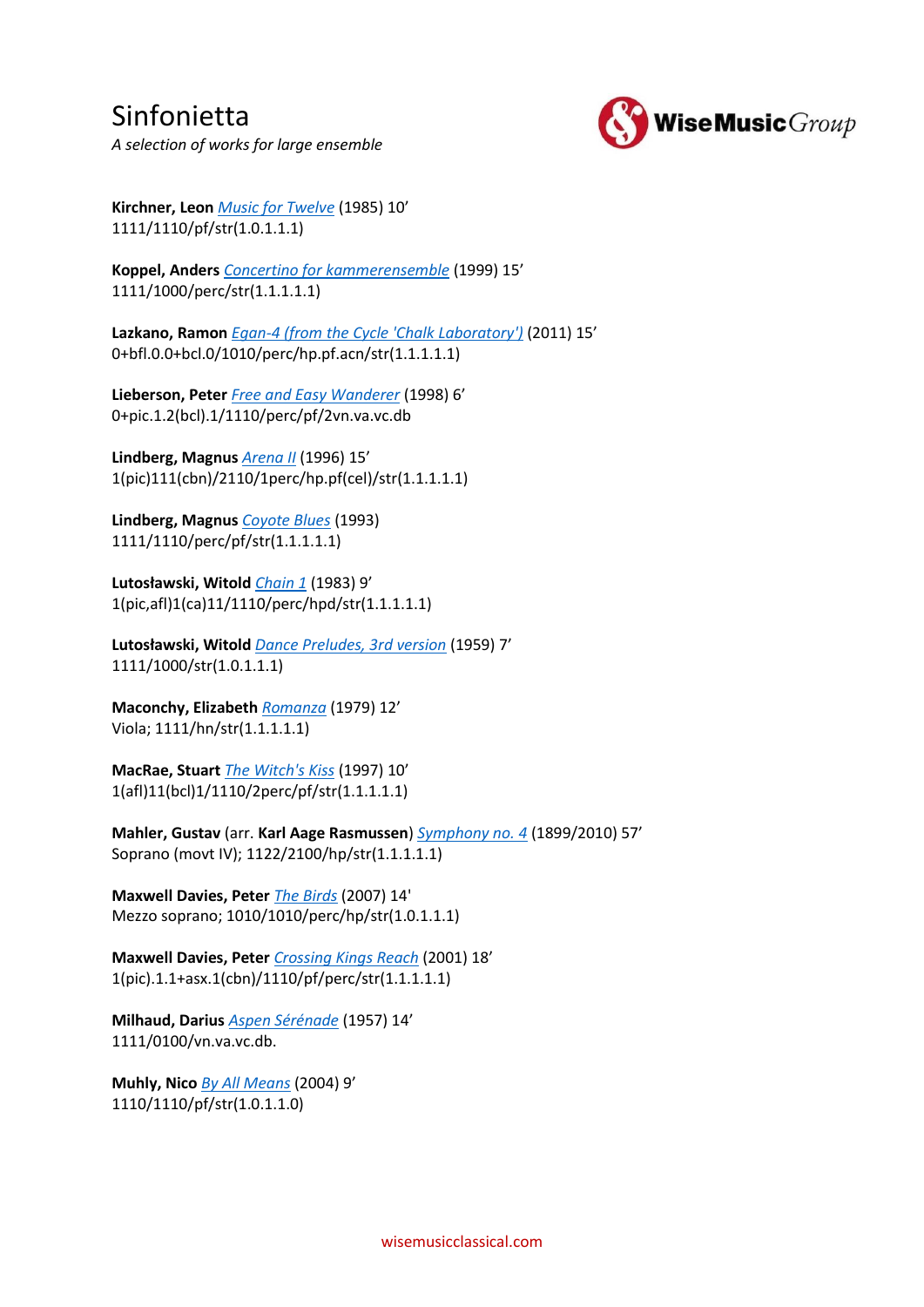

*A selection of works for large ensemble*

**Musgrave, Thea** *[Lamenting with Ariadne](https://www.wisemusicclassical.com/work/11836/Lamenting-with-Ariadne--Thea-Musgrave/)* (1999) 16' 101(bcl)0/0100/hp/perc/vn.va.vc

**Musgrave, Thea** *[Power Play](https://www.wisemusicclassical.com/work/54642/Power-Play--Thea-Musgrave/)* (2015) 7' 1.1.1(bcl).1/1100/pf[syn]/vn.va.vc

**Neikrug, Marc** *[Through Roses](https://www.wisemusicclassical.com/work/13526/Through-Roses--Marc-Neikrug/)* (1980) 50' Narrator; 1110/0000/perc/pf/str(1.0.1.1.0)

**Nielsen, Carl** (arr. **Hans Abrahamsen**) *[Symphony No.6](https://www.wisemusicclassical.com/work/46122/NielsenAbrahamsen-Symfoni-Nr-6--Carl-Nielsen/)* (1824/2010) 32' 1121/1110/3perc/pf/hmn/str(1.1.1.1.1)

**Nørgård, Per** *[Night-Symphonies, Day Breaks](https://www.wisemusicclassical.com/work/21637/Night-Symphonies-Day-Breaks--Per-N%C3%B8rg%C3%A5rd/)* (1992) 20' 1111/1110/perc/pf/str(1.1.1.1.1)

**Nyman, Michael** *[Something Connected With Energy](https://www.wisemusicclassical.com/work/36965/Something-Connected-With-Energy--Michael-Nyman/)* (2008) 48' 1(pic).0.1(bcl).1.0/1100/vib/pf/str(1.1.1.1.1)

**O'Regan, Tarik** *[Raï](https://www.wisemusicclassical.com/work/35661/Rai--Tarik-O)* (2006) 12' 1010/0000/2perc/hp/str(1.1.1.1.0)

**Payne, Anthony** *[Symphonies of Wind and Rain](https://www.wisemusicclassical.com/work/8453/Symphonies-of-Wind-and-Rain--Anthony-Payne/)* (1992) 15' 1121/1000/1perc/str(1.1.1.1.1)

**Piston, Walter** *[Divertimento](https://www.wisemusicclassical.com/work/24891/Divertimento--Walter-Piston/)* (1946) 11 min 1111/0000/str(1.1.1.1.1)

**Poulenc, Francis** *[Mouvements perpétuels](https://www.wisemusicclassical.com/work/8472/Mouvements-perpetuels-for-nine-instruments--Francis-Poulenc/)* (1918) 5' 1111/1000/str(1.0.1.1.1)

**Previn, André** *[Octet for Eleven](https://www.wisemusicclassical.com/work/44836/Octet-for-Eleven--Andr%C3%A9-Previn/)* (2010) 16' 1111/0100/str(1.1.1.1.1)

**Rasmussen, Sunleif** *[Surrounded](https://www.wisemusicclassical.com/work/46790/Surrounded--Sunleif-Rasmussen/)* (2000) 13' 1111/1110/perc/pf/str(1.1.1.1.1)

**Ruders, Poul** *[Nightshade](https://www.wisemusicclassical.com/work/21574/Nightshade--Poul-Ruders/)* (1987) 9' 1.1.0+cbcl.0+cbn/1010/perc/pf/str(1.0.0.0.1)

**Saariaho, Kaija** *[Graal théâtre \(chamber version\)](https://www.wisemusicclassical.com/work/7857/Graal-theatre-chamber-version--Kaija-Saariaho/)* (1997) 25' Violin; 1(pic).1.1+bcl.1/2.1.0+btbn.0/2perc/hp.pf/str(1.1.1.1.1)

**Saariaho, Kaija** *[Lichtbogen](https://www.wisemusicclassical.com/work/4340/Lichtbogen--Kaija-Saariaho/)* (1986) 17' 1(pic,afl)000/0000/perc/hp.pf/str(1.1.1.1.1)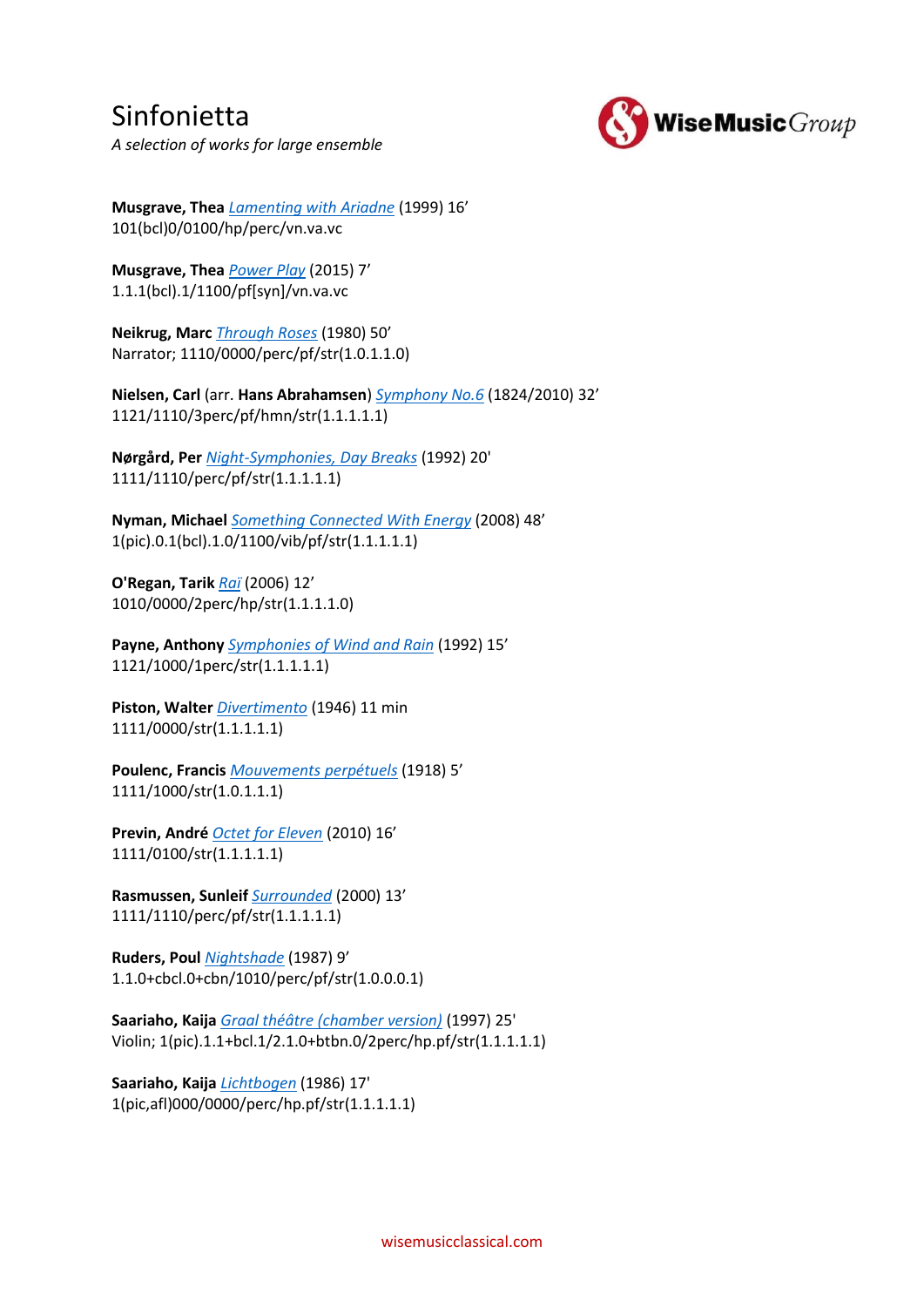### Sinfonietta *A selection of works for large ensemble*



**Salonen, Esa-Pekka** *[Fog](https://www.wisemusicclassical.com/work/59426/Fog--Esa-Pekka-Salonen/)* (2019) 10' 1(pic)1(ca)1(bcl)1/1000/perc/hp.pf/str(1.1.1.1.1)

**Satie, Erik** (arr. **Karl Aage Rasmussen**) *[Sports e Divertissements](https://www.wisemusicclassical.com/work/46190/Satie-Sports-e-Divertissement--Erik-Satie/)* (1914/1984) 13' 0011/0110/perc/vn.cb

**Schoenberg, Arnold** (arr. **H Abrahamsen**) *Vier Stücke - [aus Sechs Kleine Klavierstücke](https://www.wisemusicclassical.com/work/21867/Vier-Stucke---aus-6-Kleine-Klavierstucke--Arnold-Schoenberg/)* (1913/2004) 8' 1111/1110/perc/hp/cel/str(1.1.1.1.1)

**Schuller, Gunther** *[Games](https://www.wisemusicclassical.com/work/49326/Games--Gunther-Schuller/)* (2013) 10' 1111/1000/str(1.1.1.1.1)

**Sheng, Bright** *[Deep Red](https://www.wisemusicclassical.com/work/49714/Deep-Red--Bright-Sheng/)* (2014) 20' Marimba; 1.1(ca).1.1/1000/pf/str(0.0.1.1.1)

**Snider, Sarah Kirkland** *[If you bring forth what is within you](https://www.wisemusicclassical.com/work/60130/If-you-bring-forth-what-is-within-you-Suite-from-The-Blue-Hour--Sarah-Kirkland-Snider/)* (2017) 18' 1101/1000/pf/str(1.1.1.1.1)

**Sørensen, Bent** *[Sirenengesang](https://www.wisemusicclassical.com/work/19193/Sirenengesang--Bent-S%C3%B8rensen/)* (1994) 14' 1(pic).1.1(ebcl).0/1110/perc/pf/str(1.1.1.0)

**Stravinsky, Igor** *[Concertino](https://www.wisemusicclassical.com/work/58845/Concertino-1952-version-for-12-instruments--Igor-Stravinsky/)* (1952 version) 6' 1.1+ca.1.2/0220/str(1.0.0.1.0)

**Stravinsky, Igor** *[Rag-Time](https://www.wisemusicclassical.com/work/7877/Rag-Time--Igor-Stravinsky/)* (1918) 6' 1010/1.cnt.1.0/perc/cim/str(1.1.1.0.1)

**Stravinsky, Igor** *[Suite: The Soldier's Tale](https://www.wisemusicclassical.com/work/7878/Suite-The-Soldiers-Tale-LHistoire-du-Soldat--Igor-Stravinsky/)* (1920) 25' 0101/0.cnt.1.0/perc/str(1.0.0.0.1)

**Tailleferre, Germaine** *[Partita](https://www.wisemusicclassical.com/work/60488/Partita--Germaine-Tailleferre/)* (1962) 15' 1110/0000/str(min. 1.1.1.1.1)

**Talbot, Joby** *[Incandesence](https://www.wisemusicclassical.com/work/11287/Incandescence--Joby-Talbot/)* (1998) 20' Percussion; 1(pic)1.1.ssx.1/1111/2perc/hp.pf/str(1.1.1.1.1)

**Thomas, Augusta Read** *[Carillon Sky](https://www.wisemusicclassical.com/work/33821/Carillon-Sky--Augusta-Read-Thomas/)* (2005) 7 min Violin; 1(pic).1.1.0/0.1(pictpt).1[=atbn].0/hp.pf/2perc/2vn.2vc[=va]

**Thomas, Augusta Read** *[Spirit Musings \(Violin Concerto\)](https://www.wisemusicclassical.com/work/33881/Spirit-Musings--Violin-Concerto--Augusta-Read-Thomas/)* (1997) 10' Violin; 1121/1100/perc/hp/str(1.1.1.1.1)

**Thorvaldsdottir, Anna** *[aequilibria](https://www.wisemusicclassical.com/work/57447/aequilibria--Anna-Thorvaldsdottir/)* (2014) 14' 0+afl.0.0+bcl.bn/1010/pf/str(1.1.1.1.1)